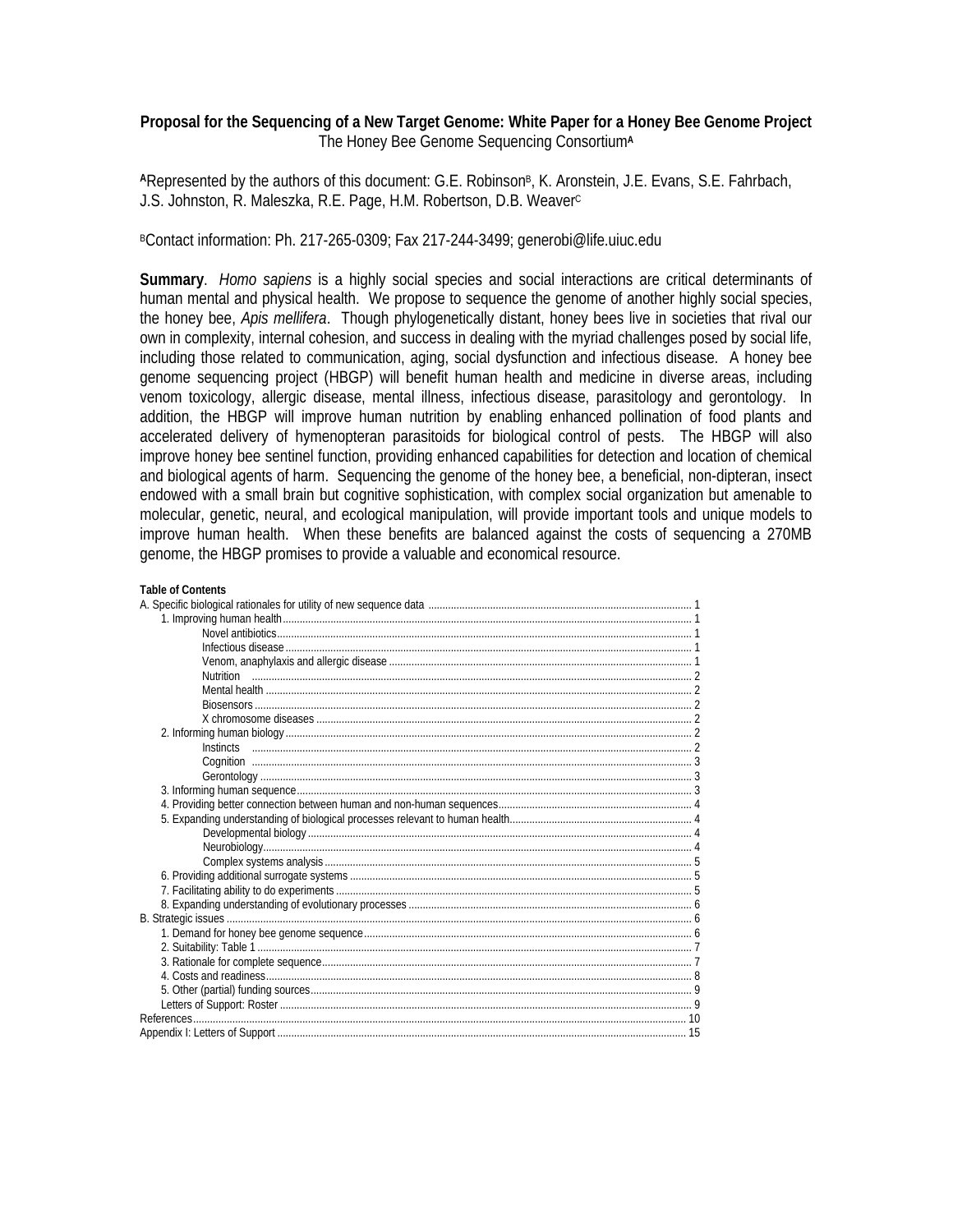# **A. Specific biological rationales for the utility of new sequence data**

**1. Improving human health:** *Novel antibiotics.* Increased drug resistance by pathogenic bacteria has created an urgent demand for new antibiotics. Insects are among the more promising sources of novel antibiotics1 and honey bees likely offer a rich source because of their sociality. Like humans, honey bees live in a social environment with nearly ideal conditions for growth and transmission of pathogens. Food is constantly shared among individuals, the beehive is maintained at a temperature of 33ºC (93ºF) and 95% relative humidity, and population densities are mind-boggling (as many as 50,000 adults and 50,000 juveniles at densities equivalent to ca. 15 adult humans in a 6 x 4 m apartment). Although afflicted with many diseases, honey bees must have evolved many powerful antibacterial peptides to cope with the huge number of pathogens that would thrive in such conditions. Interest in this topic is increasing?, but a HBGP is necessary for efficient genomic bio-prospecting.

*Infectious disease.* Humans show both antigen-specific and innate immune responses to important pathogens including *Mycobacterium tuberculosis* and *Streptococcus pneumoniae*3. Better understanding of innate immunity can help counter these diseases, especially when vaccines have limited effectiveness4. Non-human models, especially insects, are very useful; immunity is phylogenetically ancient, and defensive strategies are highly conserved at the molecular leve<sup>5</sup>. Genomic surveys of *Drosophila* are used to understand innate and cellular immune-responses<sup> $6$ </sup> and pharmacogenomic companies are exploiting this approach7. With a sequenced genome, honey bees would be an excellent model for elucidating immune system function; the natural pathogens and parasites of honey bees are well known because they cause substantial economic loss<sup>8</sup>. Prior knowledge of bee pathogens and parasites, and the possibility of generating sequence information for them, could provide a platform for genomic analyses of natural coevolving species communities. "Community genomics" promises to provide new epidemiological and mechanistic insights into human infectious diseases. *A* HBGP also will provide information on parasite resistance, as the DNA source for the HBGP is a strain resistant to *Varroa destructor,* a serious bee parasite9. This selected bee strain suppresses *Varroa* reproduction via as yet unknown mechanisms. Identification of genes related to malaria transmission in the recently completed *Anopheles gambiae* genome will also be facilitated by a HBGP. Mosquitoes and *Drosophila* are both Diptera; sequence from the more distantly related honey bee (Hymenoptera) will add power to comparative genomic analyses.

*Bee venom, anaphylaxis and human allergic disease.* Honey bees defend their hive aggressively with both sophisticated behavioral and biochemical mechanisms. Bee venom has a wide range of medically important and pharmacologically active compounds. Several of them already have been identified, notably melittin and apamin, with outstanding therapeutic potential for cancer, sleep disorders, learning and memory enhancement, Parkinson's disease, HIV and AIDS associated dementia, schizophrenia, and novel non-viral vector development for gene therapy10. But other venom components remain to be identified11. Because honey bees have had intense evolutionary pressure from mammalian predators, it is likely that bee venom contains other compounds with similar human therapeutic potential.

Bee venom also elicits sting-induced anaphylaxis and other serious allergic reactions in susceptible humans. Though the incidence of mortality from bee stings is low, bee sting allergies remain a common and expensive health care issue. When considered together, allergies and other hyperinflammatory immune responses constitute one of the major problems of modern medicine<sup>12</sup>. The response to bee stings has historically been a preeminent model in the study of allergic disease (see Hamilton letter), which affects ca. 1/3 of the general population<sup>13</sup>. Some bee venom proteins have been described but many components remain obscure, particularly the high molecular weight fraction that elicits strong B and T cell responses14. Identification of putative human atopy genes, the description of core molecular features of allergic disease etiology, and the search for therapeutic compounds also would benefit from a complete characterization of honey bee venom. Genomic sequence information can lead to efficient bio-prospecting, even after a system has been subjected to extensive protein analyses<sup>15</sup>.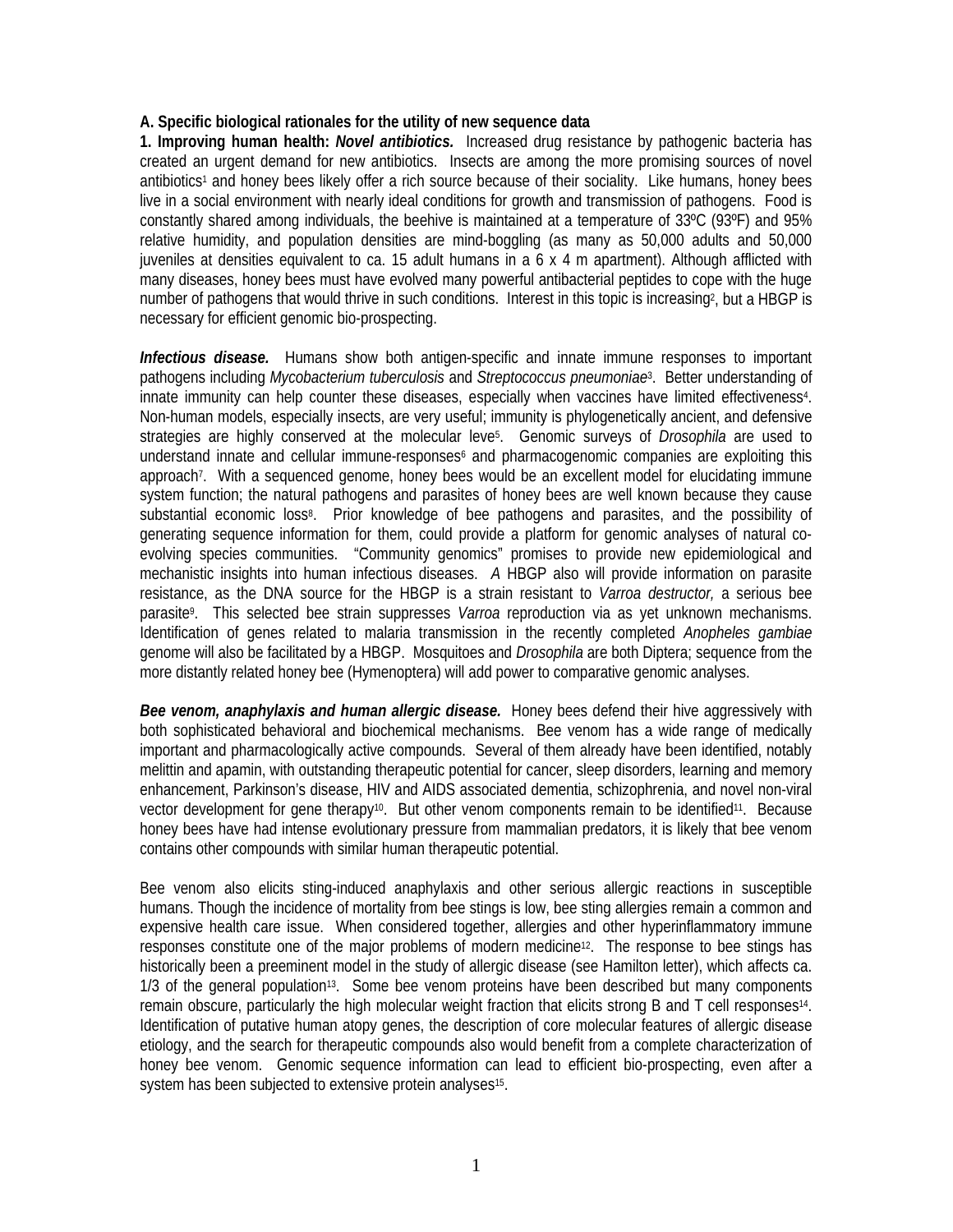Bee sting health problems will increase in the southern and western parts of the US that have been invaded by the more aggressive Africanized Honey bee (AHB), especially as it increases in population density in urban areas<sup>16</sup>. A HBGP will aid programs to identify and reduce AHB populations and mitigate AHB impacts, perhaps by providing a tool to identify the genes responsible for a complex behavioral trait that affects human health – colony defense and stinging. In addition, massive envenomation by bees and related species causes a newly recognized syndrome of rhabdomyolysis, renal failure and hemolysis<sup>17</sup>. Its pathophysiology is poorly understood but may be relevant to other common disorders that share important features such as bacterial sepsis, hemolytic-uremic syndrome, and fibrinolysis.

*Nutrition.* Honey bees are the premier beneficial insect worldwide. While best known for honey, the honey bee's more critical contribution to human nutrition is crop pollination, valued at nearly \$15 billion/year in the US<sup>18</sup>. Pollination increases the quantity and quality of fruits, nuts, and seeds, many of them increasingly recognized as sources of nutraceuticals. But parasites and pathogens compromise bee health and pollination activities. Adding to the problem, exotic parasites have decimated feral honey bees, and increasing insecticide use and ecosystem disturbance have reduced native pollinator populations. These problems threaten to decrease insect pollination and reduce food quantity and quality. A HBGP will help to breed bees that resist disease and insecticides, pollinate more efficiently, but sting less. Another benefit will be information to enhance the use of parasitic wasps (Hymenoptera, like bees) in the biological (nonpesticide) control of agricultural pests, an industry currently worth over \$20 billion/year19 (see Appendix).

*Mental health.* Some forms of mental illness, such as autism, involve problems with social integration<sup>20</sup>. The basics of how individuals respond to their social environment (sensory structures, signal transduction cascades, various forms of neural plasticity) are highly conserved across phyla. Bees show a high degree of social integration, and their activities are highly dependent upon their ability to read social cues; identification of several well-defined sets of social cues make for unusually tractable experimental social systems<sup>21</sup>. Combined with a HBGP and the highest known genetic recombination rate of any animal, this provides the platform for mapping complex behavioral traits, including those related to social integration.

*Biosensors.* A HBGP also may enhance use of honey bees as environmental sentinels. Honey bees evolved as efficient explorers, canvassing and exploiting areas of several square miles around their hive. As such, honey bees function as a comprehensive array of autonomous biosensors, capable of reporting the presence, location and concentration of environmental toxins<sup>22</sup>. Preliminary evidence<sup>23</sup> suggests bees can be trained to locate substances used in various types of warfare, and bees have been deployed in ongoing DARPA research to detect biological and chemical weapons. These security-related activities might be aided by "tuning" bee detection capabilities with information obtained from the identification of genes involved in olfaction, e.g., olfactory receptor genes, which are very difficult to find without extensive genome sequence information due to rapid evolutionary sequence divergence24.

*X chromosome diseases.* Mutations on the X-chromosome are responsible for many serious conditions, including Turner's syndrome, Trisomy-X, Kleinfelter's syndrome, hemophilia, colorblindness, and fragile-X syndrome, the leading cause of mental retardation<sup>25</sup>. These are thought to be due in part to unique features of X chromosome biology, among them the demands of dosage compensation and sex determination. Honey bees are "haplo-diploid;" in a sense, each bee chromosome is an X-chromosome, i.e., one copy in the male and two copies in the female. A HBGP will enable comparative analyses to address questions such as: What control regions are important in gene expression, sexual development, and dosage compensation on the X? What role, if any, do orthologs of dosage compensation and DNA repair genes play in a haplo-diploid? No haplo-diploid animal has yet been sequenced.

**2. Informing human biology**: *Instincts.* The societies of honey bees and other social insects occupy Wilson's<sup>26</sup> second "pinnacle of social evolution," with complexity that rivals our own. Among the provocative similarities are: extensive communication systems (including the only non-primate symbolic language);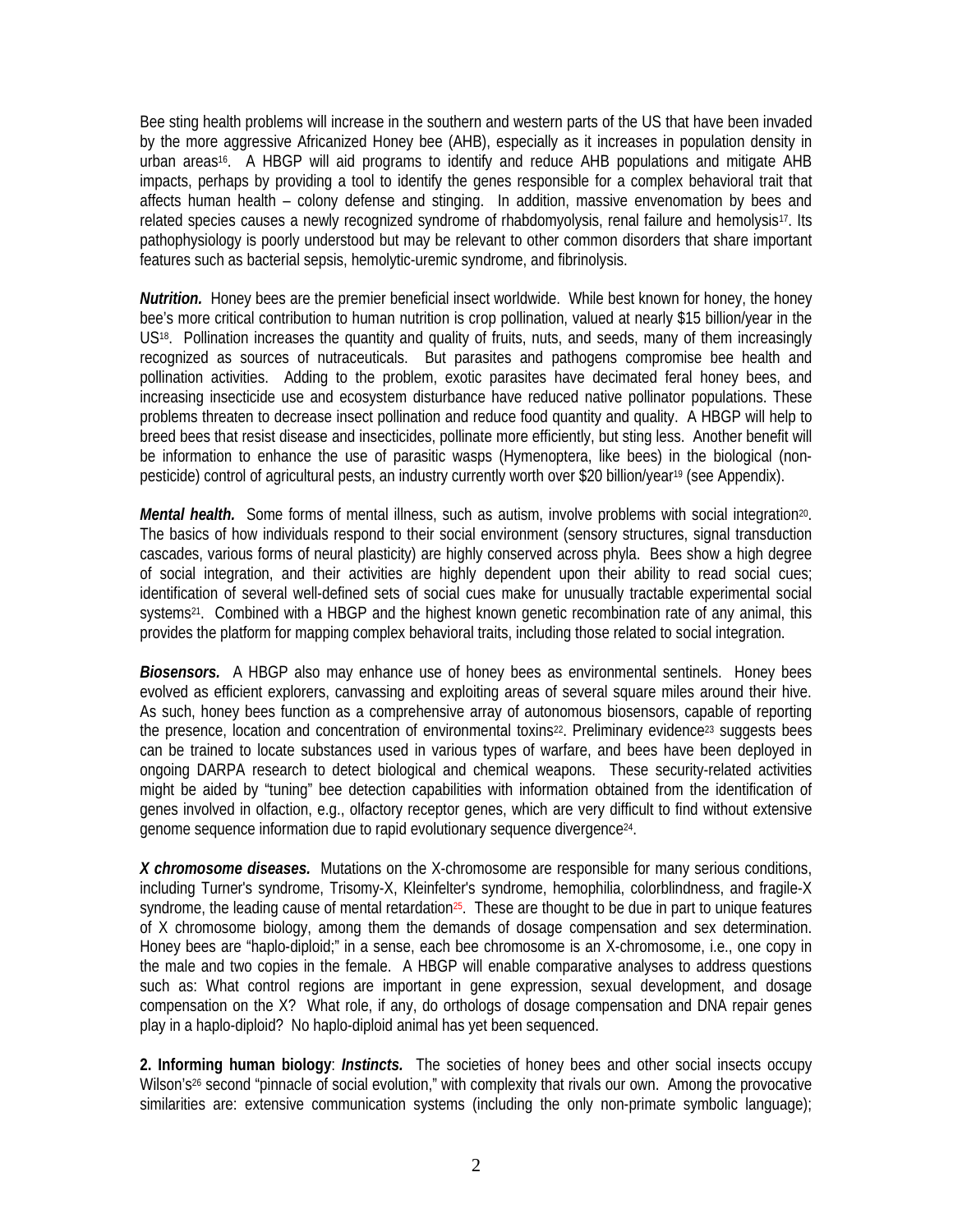socially modulated patterns of behavioral maturation (via inhibitory pheromones); intricate systems of division of labor; highly organized defense and warfare; complex architecture (including the insect equivalent of skyscrapers – 4 m high termite nests in Africa); and expressions of personal sacrifice unheard of in most of the rest of the animal kingdom. Many of these traits are instincts or have strong instinctual components, suggesting that it should be possible to identify genes in humans that are involved in similar traits. In bees these traits are amenable to experimental molecular analysis; the full range of behavioral maturation unfolds in a lifespan of about one month and the natural social environment can be manipulated extensively<sup>27</sup>. In addition, knowledge of bee biogeography and speciation gained from molecular evolution studies by Consortium members Sheppard and Smith and others<sup>28</sup> provide ecological and evolutionary grounding, in a manner analogous to the role of anthropology. Recent studies by Consortium members are starting to implicate genes in complex social instincts<sup>29</sup>. We predict that interest and productivity in this area are poised for an explosive increase, especially with the help of a HBGP. For example, the cover story in the 11 January issue of *Science*30 reported the discovery of a gene involved in determining whether a colony of fire ants is "governed" by one or more queens. Understanding the regulation of behavior by elucidating how nature/nurture interactions act at the molecular level is a pressing question in human biology; with a sequenced genome, honey bees will deliver some important answers.

*Cognition.* Bees collect food from flowers, a highly ephemeral food source, and have evolved sophisticated cognitive abilities to maximize foraging success<sup>31</sup>. They are excellent at associative learning, based on the need to associate a color, shape, scent, or location with a food reward. These talents are elegantly captured in laboratory assays pioneered by Consortium member Menzel<sup>32</sup>; Menzel and Consortium member Erber have localized learning phenomena to discrete brain regions and recently extended their analyses to the molecular level33. Honey bees also can learn abstract concepts such as "similar" and "dissimilar," and are able to negotiate complex mazes by using visual stimuli as direct or abstract "signposts" or by recognizing path irregularities34. Bee behavior also has inspired the construction of robots in DARPAfunded research<sup>35</sup>. Other noteworthy cognitive abilities include the famous bee dance language (which encodes distance and direction information into symbolic movements and sounds) and the ability of guard bees to safeguard their colony's food stores by distinguishing hivemates from unrelated, foreign intruders (also studied in the lab<sup>36</sup>). Bees thus display "vertebrate-like" cognitive abilities, with a brain with only  $4X >$ neurons than *Drosophila*. A HBGP will allow for the identification of "cognition genes" and gene networks and, through comparative genomic analyses involving *Drosophila*, also allow us to explore the relationship between behavioral complexity, neuron number, and gene number. Understanding this relationship is important for understanding human cognition and the treatment of neurodegenerative disease.

*Gerontology*. Queens and their workers have identical genotypes but queens live two orders of magnitude longer. Moreover, this difference is natural; while it has been relatively easy to select for extended longevity in *Drosophila* and other laboratory models, long-lived strains have not been observed in the wild37. Identification of all differentially expressed genes responsible for these striking differences in lifespan, facilitated by a HBGP, undoubtedly has important implications for human longevity and aging; these issues are beginning to be addressed by Consortium members<sup>38</sup>. Preliminary results<sup>39</sup> reveal striking queen-worker differences, including a 10-fold expression difference in a key antioxidant gene, *MnSOD*.

**3. Informing the human sequence:** *Gene regulation.* The differences between primates and humans are generally thought to be due to differences in gene regulation. Likewise, *Drosophila* and the honey bee probably share the vast majority of genes; therefore their striking differences in neural and behavioral complexity (including sociality) are likely due to differences in gene regulation. Yet despite ca. 300 MY of divergence, flies and bees retain many similarities. With a HBGP, comparative genomics can be used to identify conserved regulatory sequences (and then regulatory networks) that underlie fly/bee similarities and differences<sup>40</sup>. This will involve new techniques that can identify regulatory sequences from the honey bee genome using the *Drosophila* sequence, despite their 300 MY of evolutionary divergence. For example, a new approach<sup>41</sup> focuses on 5-8 bp transcription factor binding sites, which are highly conserved during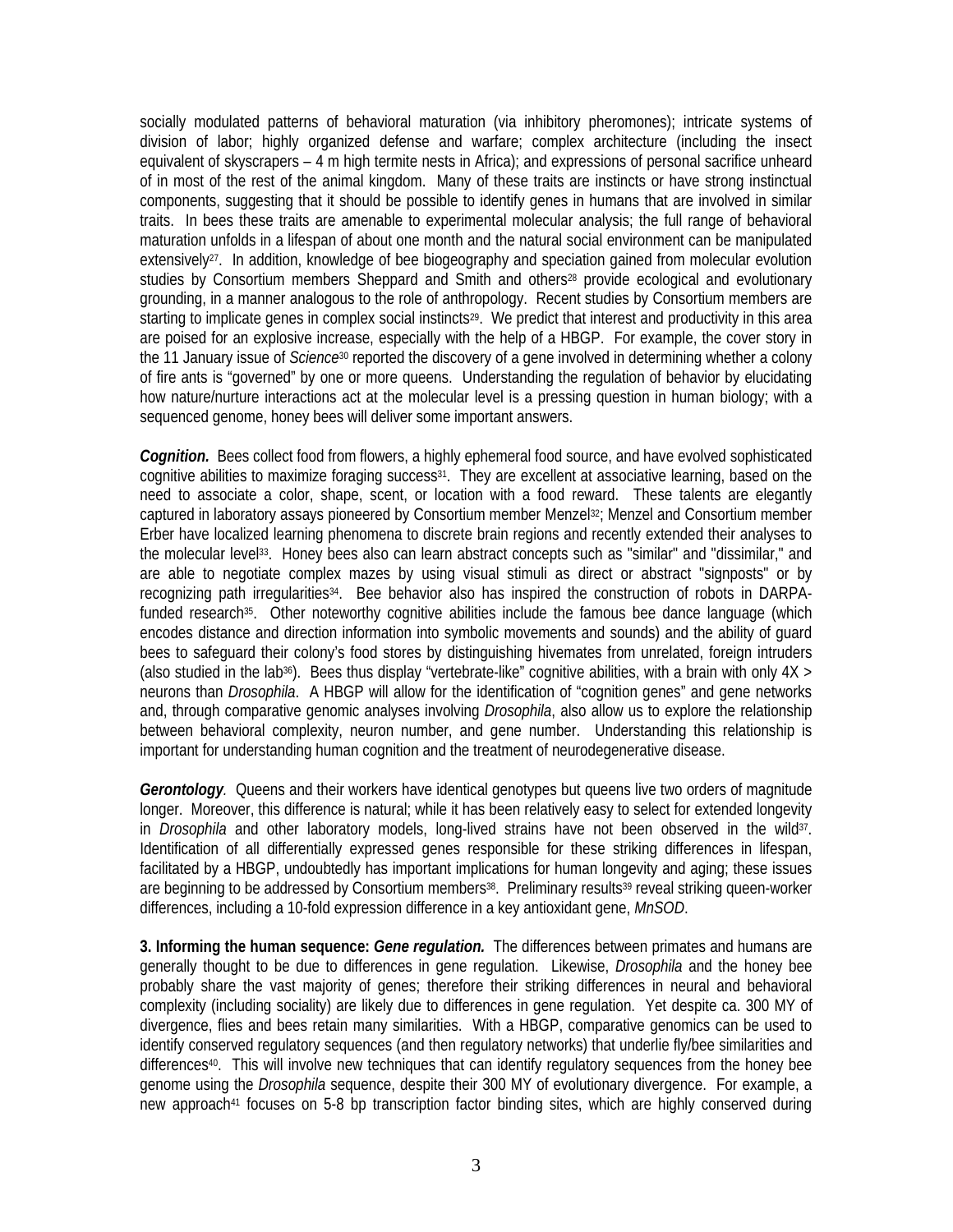evolution42, and assembly of first-order weight matrices representing the probabilities that each of the four nucleotides will be found at each position in the site. Similarly, enhancer prediction algorithms can be applied to identify novel candidate *cis*-regulatory sequences in the honey bee genome. Candidate bee enhancers, chimeric bee/fly enhancers, and other modified enhancers will then be tested in transgenic constructs introduced into *Drosophila*. Comparing transcriptional regulation in *Drosophila* and honey bee promises to reveal both conserved and diverged functional elements, with insights of broad general interest.

**4. Providing a better connection between human and non-human sequences:** *Orthologs of human disease genes***.** There are known *Drosophila* orthologs for 77% of 929 human disease genes43. A HBGP will improve the identification and characterization of additional insect orthologs of human disease genes. Consortium member Robertson, working with about 20,000 EST sequences from a survey of genes expressed in the bee brain from Robinson's lab, discovered that a sizable fraction of bee protein sequences (25% of ca. 3500 assembled EST contigs and singletons) were more similar to human orthologs than to *Drosophila* orthologs44. In addition, while most of these predicted proteins do have identifiable *Drosophila* orthologs, ca. 125 do not, indicating that the fly ortholog has been lost during evolution. No orthologs are identified in the *Drosophila* genome sequence or in the large *Drosophila* EST collections, so this is not simply a matter of genes not being sequenced. Extrapolating from these data, we estimate that ca. 500 genes shared by bees and vertebrates are absent from *Drosophila*. Some of these are members of major families e.g., protein kinases, phospholipases, and ubiquitin conjugases. This may appear to be surprising, given that flies and bees diverged about 300MY ago while insects and mammals last shared a common ancestor at least 600MY ago. However, given what is now known about patterns of genome evolution, these results are expected; rates of gene divergence and loss vary in a gene- and lineage-specific fashion. The honey bee genome sequence will thus identify orthologs of human genes that are not conserved in *Drosophila*, and the honey bee is a model system for functional studies of these genes. The *Anopheles*  genome will likely also reveal some of the "missing" fly orthologs of human genes, but a substantial number of insect orthologs of human genes will likely be revealed only by genome sequencing of a more distantly related species such as the honey bee.

**5. Expanding our understanding of biological processes relevant to human health:** *Developmental biology.* Social insects are known for their striking developmental polymorphisms. The best studied case is the honey bee queen/worker polymorphism. Female larvae develop into queens or workers on the basis of larval nutrition and endocrine signaling. Developmental switches render workers almost entirely sterile while queens develop into one the most fecund animals known (they can lay 1 egg/sec for several years). An understanding of the genetic architecture behind this "caste determination" can help answer fundamental questions related to reproduction, nutrition and growth rates, and aging, and provide insight into how genes and the environment interact during development. Gene expression analyses have begun45; complete characterization, and studies of relevant *cis* and *trans* regulators require a HBGP. Tractability (e.g., the ability to follow individuals throughout development), combined with genomic knowledge, will establish honey bees as important models in developmental biology.

*Neurobiology***.** Exciting opportunities exist to learn about the molecular basis of neural plasticity, especially in the mushroom bodies (MB), an insect brain region associated with learning and memory. Consortium members Fahrbach and Robinson discovered vertebrate-like structural plasticity in the MB, i.e., changes in volume during behavioral maturation that reflect changes in dendritic arborization<sup>46</sup>. Among the topics relevant to human brain function that are addressed by molecular studies of the bee brain are: the causes and consequences of parallel arrays of neurons found in the MB (as in hippocampus and cerebral cortex); cytoarchitectural plasticity of adult neurons as a function of aging and environmental effects; the function of nuclear hormone receptors in an adult non-reproductive (worker bee) context; and caste determination as a model for organizational effects on the CNS, comparable to sex differences in vertebrates.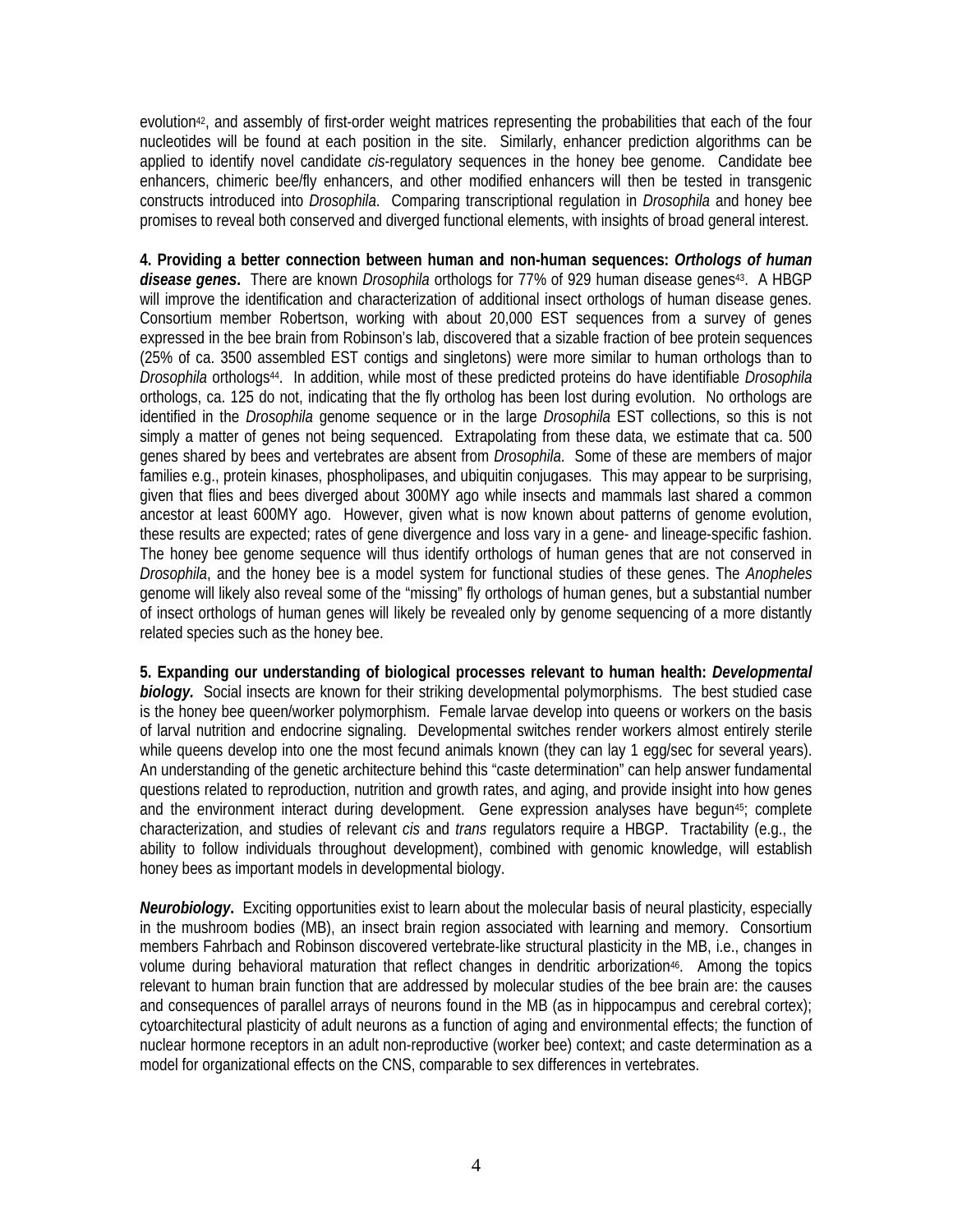*Complex systems analysis***.** One unifying paradigm in biology and medicine is the self-organization of complex systems, with profound implications for understanding diverse phenomena including cardiac regulation, embryonic development, brain function, genome organization, and the behavior of the stock market<sup>47</sup>. Complex systems analysis is in its infancy, but already the bee society has been used as a model because the numerous activities of individuals are integrated into a cohesive and adaptable colony without centralized control. Determining genome structure and function, and the genes and regulatory elements that control the emergence of honey bee self-organization, may facilitate the elucidation of a general theoretical framework to explain how individual interactions give rise to global order.

**6. Additional surrogate systems for human experimentation***: Infectious disease.*Honey bees show great promise as models for studies of infectious disease (see A1). Their sociality gives them relevance for human disease transmission not found in other disease models. A colony under stress, due to disease, environmental perturbations, famine or other factors, is much more vulnerable to the effects of other such perturbations<sup>8</sup>, analogous to the impact of social and cultural upheaval on human society. Bee responses to pathogens are reminiscent of human's, including a hive-level "fever" to combat fungal pathogens<sup>48</sup> and hygienic behavior that is directed at specific pathologies<sup>49</sup>. Disease resistance in termites (another social insect) increases when individuals are grouped<sup>50</sup>, suggesting novel social influences on immunity.

**7. Facilitating the ability to do experiments ("direct" genetics, positional mapping).** Construction of detailed linkage maps with DNA markers<sup>51</sup> revealed that the honey bee has an unusually high recombination rate, about 52kb per cM (or about 19cM per MB, 20X the human rate), the *highest known* recombination rate of any higher Eukaryote. A high recombination rate was critical for the mapping<sup>52</sup> and isolation<sup>53</sup> of the major bee sex determining gene by Consortium members Beye, Page, and Hunt. Linkage maps and artificial selection (facilitated by artificial insemination of queens<sup>54</sup>) also have been used to identify QTLs for several complex behavioral traits by Consortium members including differences in aggression, food gathering, and learning55. Honey bees can be used to map and identify genes for complex traits such as aggression or disease resistance. This can be accomplished with a strategy based on: 1) whole genome screening via SNPs to be generated from a HBGP; 2) the presence of natural genetic variation for many such complex traits; 3) an extremely high recombination rate; 4) a relatively short generation time; and 5) artificial insemination for breeding.

Genomic manipulations are possible; Consortium member Smith has preliminary success making transgenic bees by inseminating a queen with semen mixed with a DNA construct56, the Menzel lab has manipulated gene expression in a specific region of the brain via antisense<sup>33</sup>, and the Smith lab has preliminary results with RNA<sup>i57</sup>. Single-gene mutations affecting eye and body color, wing morphology, and social behavior have been identified<sup>58</sup>, and their allelic basis has been confirmed with the help of artificial insemination59. Orthologs for the *Drosophila* eye-pigment genes white, claret, and yellow are present in the Bee Brain EST set. Bee mutants have been used to study color vision and social communication58. Complete cDNAs and flanking regions for them will help determine their similarity to *Drosophila* orthologs, facilitate identification and preservation of future mutant strains, and enhance their use in state-of-the art functional genomic assays such as those being developed for *Drosophila* and *C. elegans*60.

Another novel aspect of a HBGP is that it will accomplish important research as an integral component of the sequencing effort. The HBGP will provide "proof-of-concept" for the new Clone Array Pooled Shotgun Sequencing (CAPSS) strategy<sup>61</sup>. It also will identify haplotypes, SNPs and other sequence differences for the Africanized honey bee (and their dramatically heightened aggression). This will involve 7-8X coverage (CAPSS) using the mite-resistant strain followed by 1X coverage (Whole Genome Shotgun) with AHB. This approach, coupled with backcrossing, phenotypic testing, and the honey bee's high rate of recombination, will lead to rapid identification of candidate genes responsible for two complex traits (aggression and parasite resistance) as a primary research mission of the HBGP.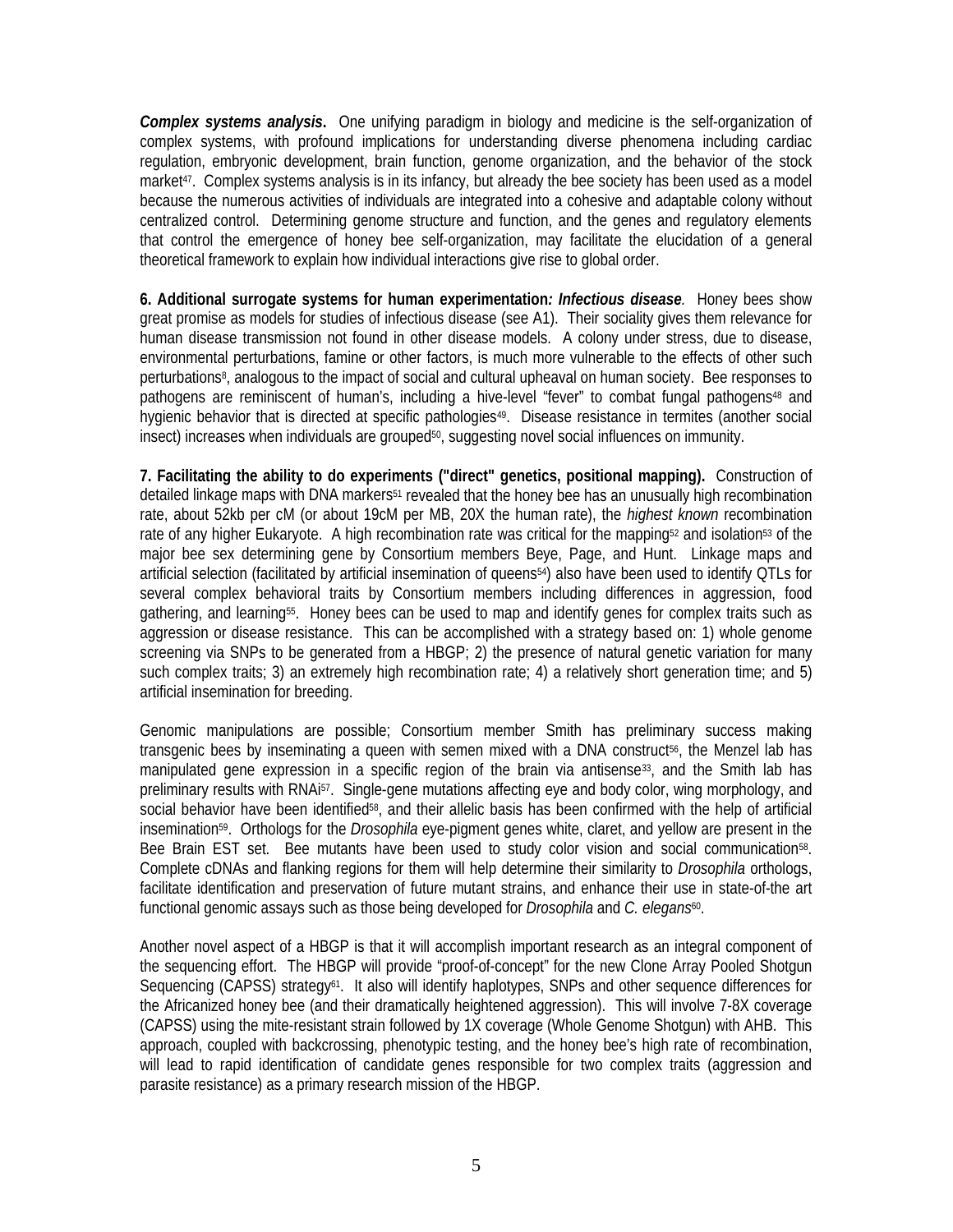**8. Expanding our understanding of evolutionary processes.** Altruism is the social glue, the trait that enables a complex society to evolve and function. But altruism has long been an evolutionary enigma, inconsistent with basic Darwinian theory. This is seen in its starkest form in the insect societies: Most members spend their lives helping the queen to reproduce rather than increase their direct fitness by generating their own progeny. Efforts to solve this puzzle have had profound effects. They have led to the development of many of the most widely accepted theories of social evolution in all organisms, including humans, i.e., kin selection and reciprocal altruism, and have spawned "evolutionary psychology," a controversial subdiscipline that assumes that aspects of human sociality are evolved traits, and therefore have biological bases<sup>62</sup>. Molecular analyses of bee social behavior can contribute to our understanding of social evolution. While ants and termites are all highly social, there are bee species that span the range of possible social phenotypes from solitary to primitively social and on up to those with the most advanced societies. In addition, within the Order Hymenoptera (ants, bees, and wasps), it is estimated that sociality evolved independently at least 11 times<sup>63</sup>. A comparative genomic approach, spearheaded by a HBGP, can use these natural experiments to gain insights into the molecular basis of sociality.

# **B. Strategic issues in acquiring new sequence data**

**1. Demand for honey bee genome sequence data.** The primary intended beneficiary communities for a HBGP include labs that study honey bees, social insects, parasitoid wasps, insects in general, and a much broader community interested in comparative genomics, especially those who study *Drosophila*. The honey bee community numbers about 150 laboratories worldwide. A special feature of this community is that many members are interested in a comprehensive and interdisciplinary understanding of honey bee biology, especially behavior. Consequently a great deal is known of bee biology and natural history, information that promises to add context and meaning to the new molecular information to come from a HBGP (We *know* what pathogens affect the bee and so can conduct focused studies on coevolved relationships to uncover sophisticated mechanisms of immunity; we *know* which members of a bee society are likely to sting, and so can predict the best source of bioactive venom components; we *know* when and why bees use certain types of learning in their life, and so can pick contexts appropriate for experimentation, etc.) It is anticipated that many of these labs will be drawn to molecular analyses by the HBGP. There are ca. 30 laboratories already focused on molecular analyses of honey bees, and members of this group form the core of the Consortium that have prepared this proposal. Their recent publications (see References) in journals such as *Nature*, *PNAS, Genetics, J Neurosci, Genome Res,* and *Genome Biol*, suggest that HBGP results will be used well.

The bee community has met three times to mobilize for a HBGP (#1 organized by Robinson in Bellagio, Italy64; #2 organized by Menzel in Berlin; #3 held as part of a USDA Comparative Insect Genomics workshop). At all three meetings a HBGP was recognized as a high priority; at #3 the honey bee emerged as one of the top two insect prospects for genome sequencing<sup>65</sup>. The community that studies social insects and other Hymenoptera, which includes ca. 1500 investigators, also is very enthusiastic about a HBGP (see Appendix). Scientists interested in comparative genomics, especially those that study *Drosophila*, also are interested in having the genome sequence of a distantly related insect (see Appendix). E. Green's success in mammalian comparative genomics<sup>66</sup> provides a model for what can be accomplished with carefully selected insect species. An improved understanding of gene function and gene evolution will inform similar studies in mammals. We predict that the HBGP, coupled with the compelling attributes of bees outlined here, will lead to an influx of young scientists from some of the more "crowded" sectors of biology looking for opportunities in genomics and proteomics (already two Stanford- and Harvard-trained Ph.Ds from the *C. elegans* and yeast communities, respectively, have elected to do postdoctoral research in one Consortium member's laboratory, in part due to the availability of EST and microarray resources).

Plans for genome annotation also indicate the depth and breadth of interest in a HBGP. It will be spearheaded by Consortium member Robertson and will involve a team of bee collaborators and fly experts assembled with the aid of G. Rubin of BDGP and W. Gelbart of FlyBase. All data will be freely available on a web site set up and maintained under the direction of Consortium member Maleszka. It will be linked with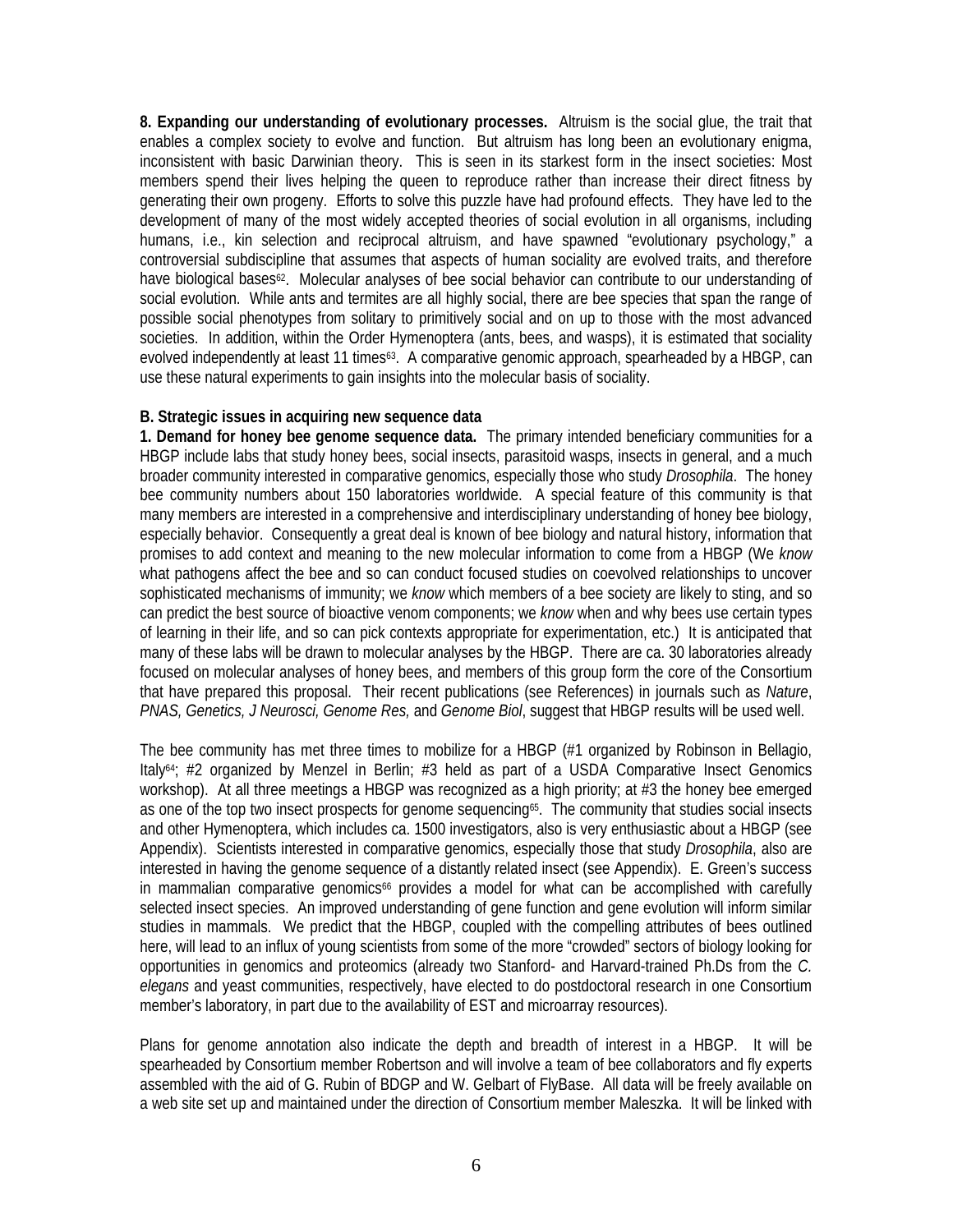FlyBase and developed with new NIH "generic module" database tools. There will be full and careful coordination with Flybase. Leland Ellis, head of bioinformatics at USDA-ARS, has indicated a willingness to fund bee informatics initiatives with FlyBase for annotation and broad dissemination of the results. Dr. Ellis has offered to organize a workshop to make detailed arrangements for the annotation of the honey bee genome. The genome sequence web site will be part of a comprehensive web site that integrates genomic information with information on bee neurobiology, behavior, ecology, evolutionary biology, and applied aspects of bee biology. This site already has begun to be developed by Consortium member Z. Huang; enhancement (NSF) funding will be sought to incorporate information from the HBGP.

#### **2. Suitability of honey bees for experimentation: Table 1.**

| Table 1. Summary of features<br>Haploid chromosome #<br><b>Genome size</b> | 16<br>270 Mb (est. 20-40% heterochromatin, based on fly genome)                                                                              |
|----------------------------------------------------------------------------|----------------------------------------------------------------------------------------------------------------------------------------------|
| Genes/ORFs                                                                 | 14,000-16,000 (est. based on <i>Drosophila</i> )                                                                                             |
| <b>Cellular organization</b>                                               | Complex multicellular                                                                                                                        |
| <b>Ploidy</b>                                                              | Male-haploid, Female-diploid                                                                                                                 |
| Generation time (egg->egg)                                                 | 30 d                                                                                                                                         |
| <b>Cultivation</b>                                                         | Requires space, outside                                                                                                                      |
| Genetic resources/tools                                                    |                                                                                                                                              |
| <b>Fraction sequenced</b>                                                  | $< 5\%$                                                                                                                                      |
| <b>cDNA/EST resources</b>                                                  | 28,000 (~10,000 genes) from brain, other specific tissues/life stages                                                                        |
| Gene expression                                                            | Microarray from bee brain (6,200 genes)                                                                                                      |
| <b>BAC libraries</b>                                                       | TAMU-Baylor- 25x (DeJong), Clemson-Purdue - 15x, end-sequences                                                                               |
| Transfect/transgenic                                                       | Yes                                                                                                                                          |
| <b>Gene inactivation</b>                                                   | RNAi, antisense                                                                                                                              |
| <b>Mutants</b>                                                             | Many morphological                                                                                                                           |
| Germplasm storage                                                          | Yes, sperm and embryos                                                                                                                       |
| <b>Special Strengths</b>                                                   | Agricultural & environmental importance; comprehensive knowledge<br>of bee biology and behavior<br>QTL and linkage maps (RAPD and >1000 STS) |
|                                                                            | Extreme recombination rate (52 kb/cM) facilitates pos. cloning                                                                               |
|                                                                            | Haploid males aid positional cloning, functional analyses, imprinting<br>studies<br>Routine artificial insemination                          |
|                                                                            | Behavioral, aging, and disease model                                                                                                         |
|                                                                            | Brain atlas (anatomy and gene expression);                                                                                                   |
|                                                                            | Tissue culture, including neurons                                                                                                            |
|                                                                            | Population genetics well developed                                                                                                           |
| Weaknesses                                                                 | Mutant stock maintenance difficult                                                                                                           |
|                                                                            | No immortal cell culture                                                                                                                     |
|                                                                            | Some inbreeding, no isogenics                                                                                                                |
|                                                                            | Heterologous gene expression                                                                                                                 |
| <b>Databases</b>                                                           | Gene-expression data, physical maps, EST resource, EM resource                                                                               |
| <b>Web Resources</b>                                                       | U. Illinois, http://titan.biotec.uiuc.edu/bee/honeybee_project.htm                                                                           |
|                                                                            | TIGR Gene Index, http://www.tigr.org/tdb/amgi/                                                                                               |
|                                                                            | USDA Beenome Site, http://www.barc.usda.gov/psi/brl/beenome.html                                                                             |
|                                                                            | General Bee Biology Site, http://www.cyberbee.net/<br>http://www.neurobiologie.fu-berlin.de/honeybeeALatlas/                                 |
| <b>Number of Labs</b>                                                      | Honey bee: ca. 150 (genetics, physiology, pathology, behavior; 30<br>genetics/molecular biology); ca. 350 social insect/Hymenoptera labs     |
| <b>Number of investigators</b>                                             | 1500 (members of international social insect society, IUSSI; 300)                                                                            |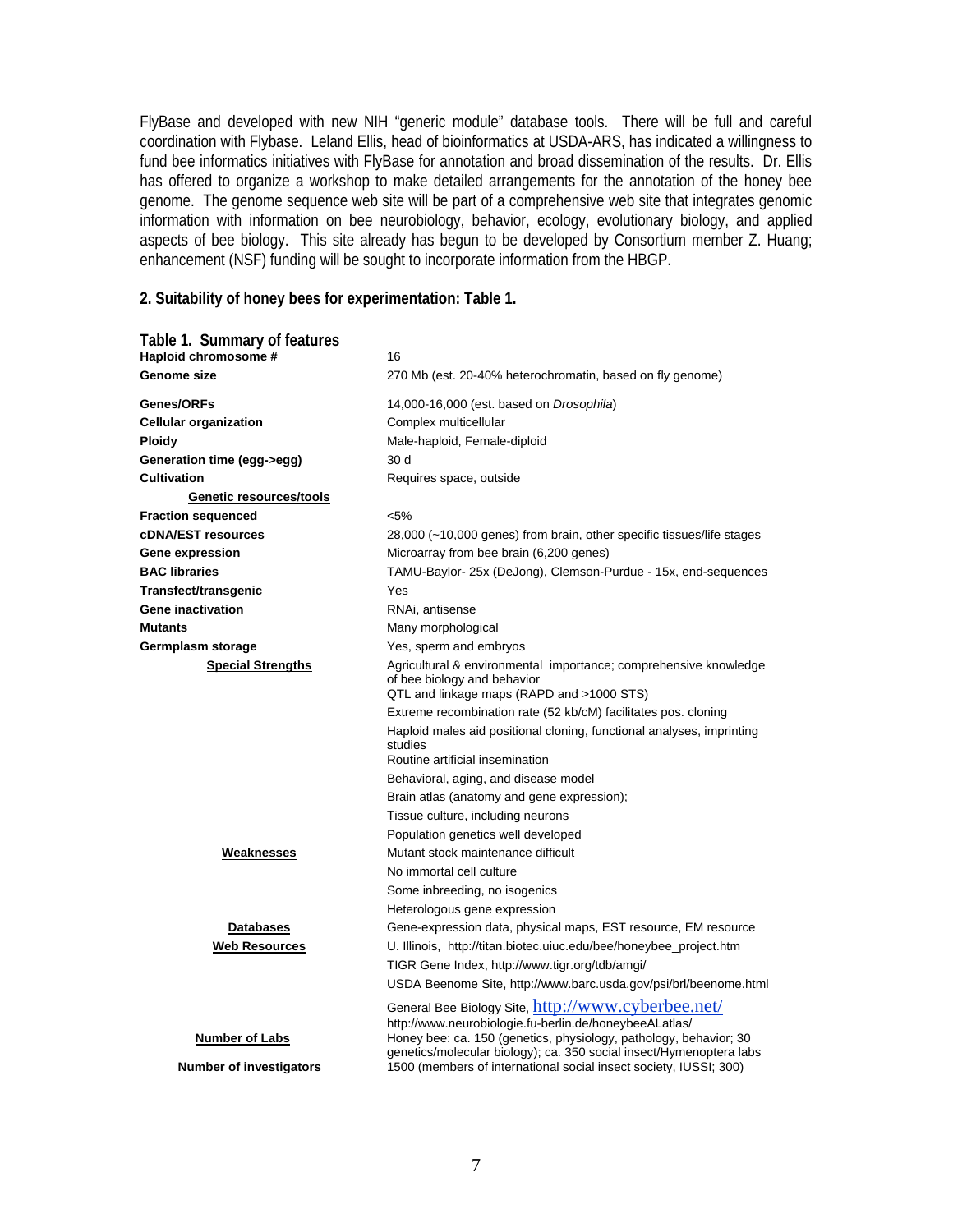**3. Rationale for complete sequence.** A full genome sequence is required to use honey bees to address a broad range of human health-related problems: efficient **genomic prospecting** for novel antibiotics, therapeutic venom components and genes involved in innate immunity; mapping and identifying **genes for complex traits** including those with relevance to **social behavior, mental health, gerontology, development, and nutrition**; insights into **X chromosome diseases**; identification of **olfactory receptors** (and other important and rapidly evolving proteins) for basic and perhaps security-related purposes; understanding the relationship between **behavioral complexity, neuron number, and total gene number**  (including regulatory genes typically expressed at low levels and difficult to obtain via other approaches); identification of **regulatory elements** to study social regulation of gene expression (e.g., are regulatory elements for genes affecting longevity and complex behavior more complex in bees vs. flies?); and enhanced identification of **orthologs of human disease genes** (see Part A).

**4. Costs and readiness.** Weaver's contacts with R. Gibbs, Director, Baylor College of Medicine Human Genome Sequencing Center (BHGSC), led to the following: 1) BHGSC expressing strong interest in pursuing a HBGP (see Appendix); 2) identification of a suitable strain for sequencing; 3) preparation of highmolecular weight DNA for a BAC library; 4) a 20X BAC library (Texas A&M/Industry-funded) from P. de Jong (BAC PAC Resources & Children's Hospital, Oakland Research Institute), made from *one haploid* (male) bee to facilitate genomic sequence assembly; 5) 1800 sequence reads; 6) budgetary estimates for a HBGP; and 7) a White Paper planning meeting hosted by BHGSC (20-21 December, 2001, organized by Weaver).

BHGSC has performed preliminary sequencing in anticipation of a HBGP. A short insert plasmid library (1-3 Kb, randomly sheared) was prepared from a single (haploid) drone from the mite-resistant bee strain that will be used in the HBGP. Inserts were cloned into pUC 18 using a double adaptor method, and transformed into XL10 gold cells before being picked, grown, and sequenced from both ends (other libraries will be made to more precise specifications for the HBGP; e.g. with prior removal of mitochondrial DNA and with tighter control over insert length). A total of 1800 sequence reads were made. Results indicate ca. 40% GC content, which will not pose problems for more extensive cloning, sequencing, and assembly of the complete euchromatic genome. Although this is a very small sample, very few repeat structures were encountered, there were no matches to retrotransposons, and only four matches to short DNA transposons of the mariner family that have previously been described from honey bees<sup>67</sup>. These results suggest that honey bees are relatively depauperate in transposons (as speculated 10 years ago<sup>68</sup>), and that most of the non-coding sequences might be unique, facilitating final assembly of the complete genome. As expected, BLASTX analyses revealed numerous significant matches to genes from *Drosophila*. The "hit rate" (ca. 10%) is about the same as for *Anopheles* (BAC end) matches to *Drosophila*. We thus expect a similar bee/mosquito gene density, which is consistent with their similar genome size estimates. More detailed analyses with the bee brain (20,000) EST set<sup>44</sup> reveal that of 3449 assembled sequences with an ORF  $>$ 450 bp, 2616 (76%) had matches in the nr database. Additional DNA from haploid drones is readily available, which will facilitate assembly at only modest levels of coverage. SNPs will be obtained by obtaining sequence information from a 1X sequencing of DNA from Africanized honey bees. Preliminary analyses by BHGSC indicate no technical impediments to rapid and efficient completion of a HBGP.

The HBGP strategy developed by BHGSC will aim for a 7-8X coverage of the 270MB genome, but not full finishing. This will employ a mixed approach of low coverage sequencing of BAC clones (1-2x coverage BAC skims) with the rest of the sequence coming from whole genome shotgun reads. Assuming inserts of 150kb (from de Jong's libraries), BAC end sequences (BES) will be generated from 7200 clones, corresponding to 4X clone coverage. These clones also will be sequenced using a pooled clone array (CAPSS) approach to minimize the number of BAC DNA preparations and shotgun libraries needed. In the extreme form of this method, the BACs will be arranged in an 85x85 array and the 170 rows and columns will be pooled separately. DNA preparations and shotgun libraries will be prepared from the pools and sequenced to an average coverage of 1-2x per BAC. The sequences from each row and column will be mixed in each pairwise combination. The mixtures of reads will be co-assembled and contigs with both row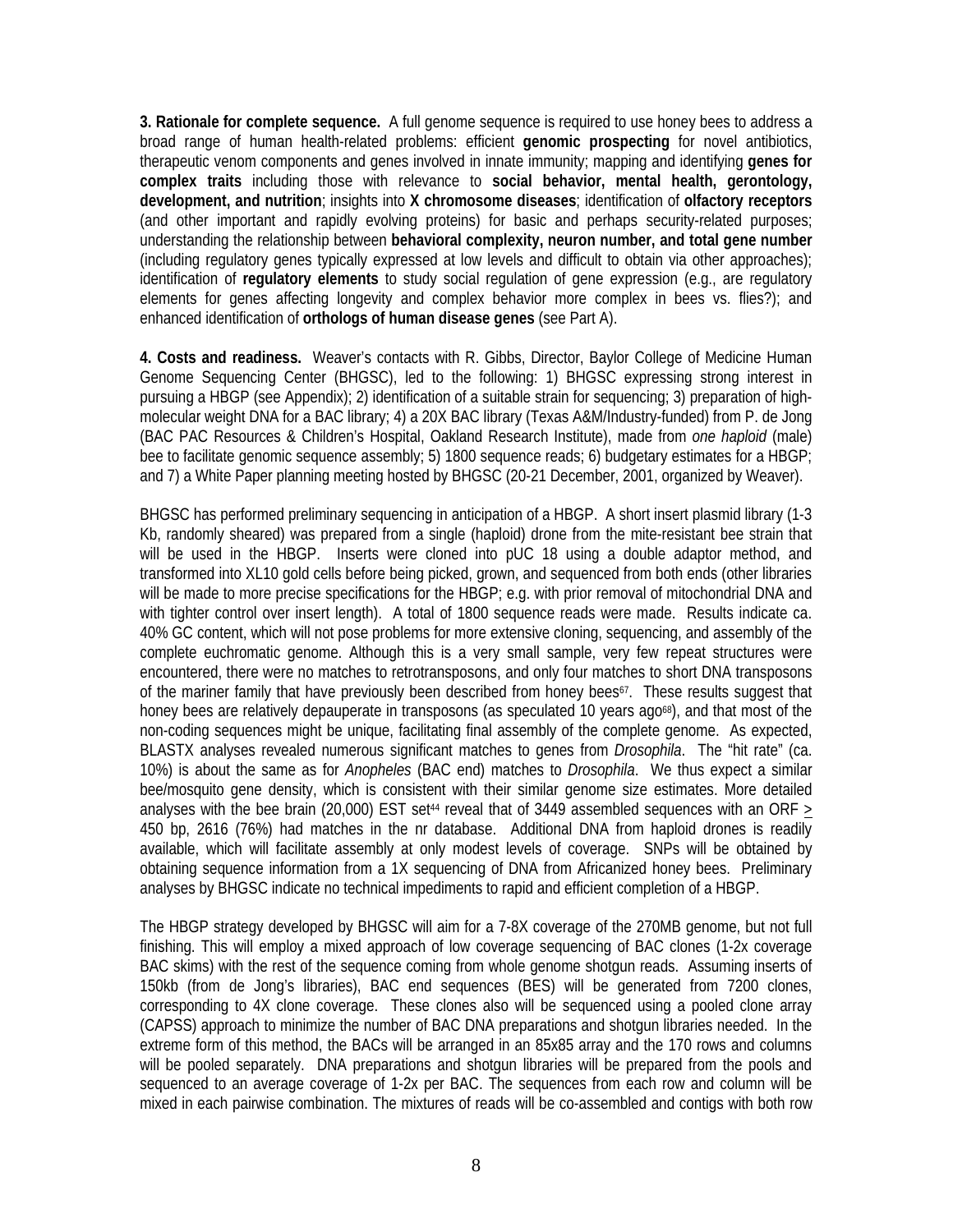and column reads will be judged to come from the BAC at the intersection of the row and column. Thus the reads will be assigned to each BAC. This method reduces the number of DNA preparations and shotgun libraries from 7200 to 170. A more conservative approach, that may be more manageable technically, will use 18 arrays of 20x20 clones, requiring 720 DNA preparations and libraries, which is still a 10-fold reduction. Experiments already underway will determine the best-sized array.

Whole genome shotgun reads, to about 4X genome coverage, will come from 3kb, 10kb, and 40kb libraries. All sequencing will be in plasmids and end pairing maintained at high (>90%) fidelity. The whole genome shotgun reads are binned into appropriate BACs, using ATLAS genome assembly software at BHGSC. The enriched BACs are assembled by deriving their overlaps based on sequence comparison of the enriched contigs and placement of the BES to more accurately define the overlaps. The contigs at the end of the insert are anchored by identifying read pairs with one read in the insert and one in the vector. This strategy is being used successfully to pick clones for the rat genome project.This will give an initial assembly of the genome, at around 8X sequence coverage. Some gaps are expected in the map; they will be filled with BACs identified by overgo hybridization to the remainder of the BAC library. Hybridization probes are derived from the BAC sequences, which will be sequenced to corresponding coverage. In general, all methodology proposed for the HBGP is proven and is now being used in the rat genome project.

In addition to the construction of the draft DNA sequence, other activities are of high interest. The first is obtaining more information about the Africanized Honey Bee. A 1x shotgun sequencing of the AHB genome will be performed and these reads will be used to identify differences with the assembled sequence. Finally, finishing regions of biological interest and full-length cDNAs will also be considered.

Sequencing an entire 270MB genome requires ca. 5 million successful reads, which would cost \$10M. But subtracting an assumed 30% heterochromatin, the cost would be ~\$7M. **The cost of the project will be \$5-10M with our best estimate currently at \$7M. This could be performed at BHGSC in 4 months.** 

**5. Other (partial) sources of funding.** Funding for the BAC library to be used in the HBGP was obtained from Texas A&M University, the Texas Beekeepers Association and private industry donations. Funding for bioinformatics has been promised by USDA-ARS, and will involve leverage of Genome Browser (J. Kent, UC-Santa Cruz) and EBI's Ensembl (supported by the Wellcome Trust). BHGSC currently is using both of these tools. An important component of the bioinformatics strategy is to transition the genome sequence from the sequencing center, and public databases, into the community. There is a significant opportunity to leverage existing tools, FlyBase and GadFly, together with reusable "generic modules" that can be readily ported and used for a HBGP. This was discussed at the recent USDA-sponsored international Comparative Insect Genomics Workshop, along with follow-up discussions between Dr. Ellis and Michael Ashburner and Suzi Lewis of FlyBase. USDA/ARS is especially interested in working with the HBGP and other funding agencies to help support the further development of such resources.

# **Letters of Support: Roster (see Appendix 1)**

*The following individuals have written in support of the HBGP, as prominent scientists with general perspective, representatives of specific communities, or both. Permission was granted from Dr. Jane Peterson to include letters of support as an appendix.* 

**G. Weinstock,** Co-Director, BHGSC --directed preliminary data collection; **American Beekeeping Federation; T. Cech,** President, HHMI; **C. Fraser,** President, TIGR; **R. Hamilton**, Director, Johns Hopkins Laboratory of Dermatology, Allergy and Clinical Immunology; **L. Hood,** President, Institute for Systems Biology; **R. Menzel** (Berlin), leading honey bee neuroscientist and Consortium member; **K. Ross**, leading ant geneticist; **G. Rubin,** Director, BDGP; **B. Thorne**, leading termite biologist; **J. Tower**, (fly) gerontologist, interested in transgenic bees with HBGP as resource; **R. Van Driesche**, leading biological control expert; **D. Weaver**, industry liaison and Consortium member; **E.O. Wilson**, leading social insect biologist; endorses honey bee as first social insect for genome sequencing. (Additional letters available upon request.)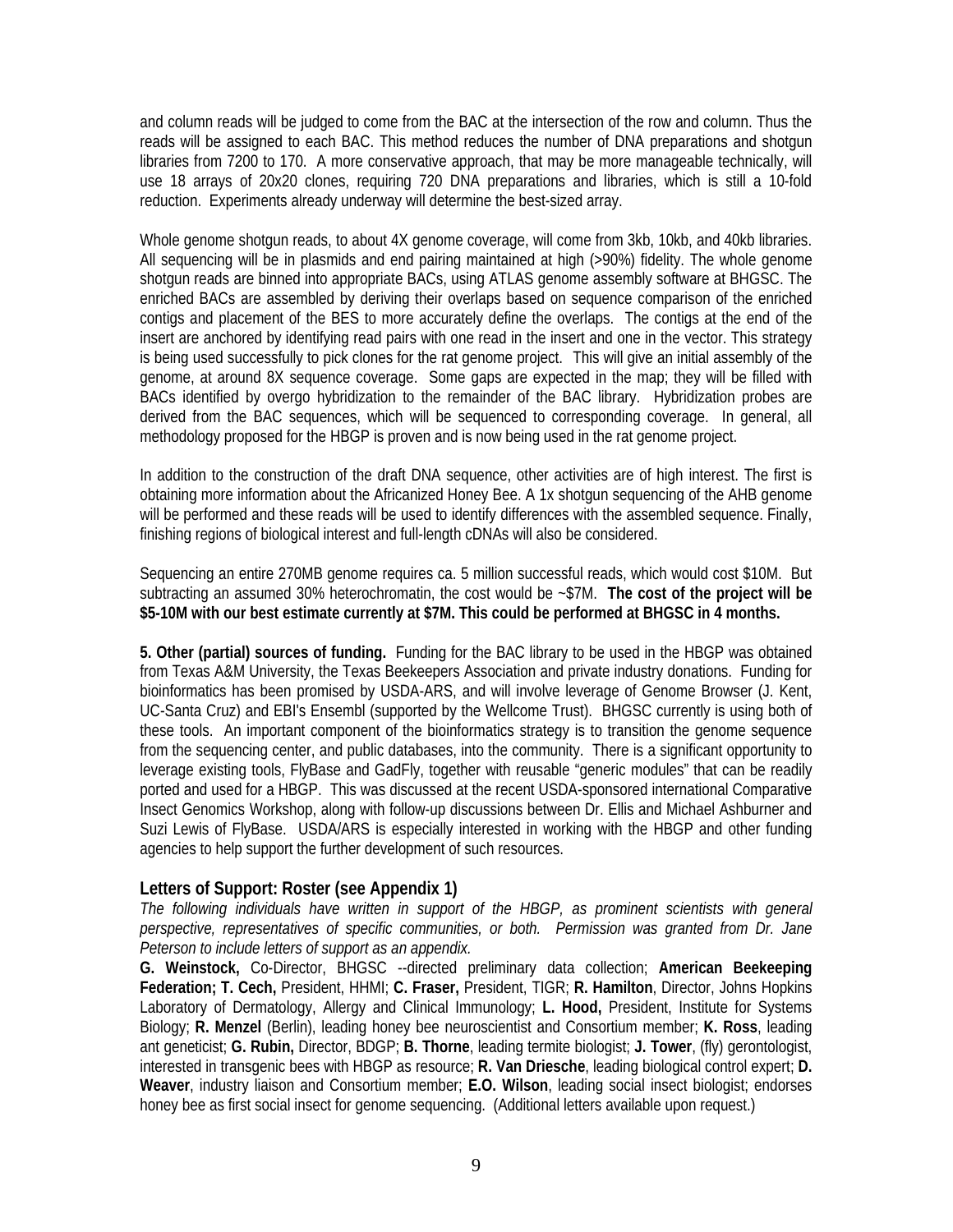# **References**

1Otvos L (2000) Antibacterial peptides isolated from insects. J Pept Sci 6: 497-511; Sajjan US, Tran LT, Sole N, Rovaldi C (2001) P-113D, an antimicrobial peptide active against *Pseudomonas aeruginosa* retains activity in the presence of sputum from cystic fibrosis patients. Antimicrob Agents Chemother 45: 3437-44

2Schmid-Hempel (1998) *Parasites in Social Insects.* Princeton Univ Press, Princeton, NJ; Moret Y, Schmid-Hempel P (2001) Immune defence in bumble-bee offspring. Nature 414: 506

3Cooke GS, Hill A (2001) Genetics of susceptibility to human infectious disease. Nature Rev Gen 2: 967-977

4Andersen P (2001) TB vaccines: progress and problems. Tr Immunol 22: 160-8

5Fellermann K, Stange EF (2001) Defensins-innate immunity at the epithelial frontier. Eur J Gastroenterol Hepatol 13: 771-6; Mushegian A, Medzhitov R (2001) Evolutionary perspective on innate immune recognition. J Cell Biol 155:705-10; Fortini ME, Skupski MP, Boguski MS, Hariharan IK. (2000) A survey of human disease gene counterparts in the *Drosophila* genome. J Cell Biol. 24: 150-160; De Gregorio E, Spellman PT, Rubin GM, Lemaitre B. (2001) Genome-wide analysis of the *Drosophila* immune response by using oligonucleotide microarrays. Proc Natl Acad Sci 98: 12590-12595

6Michelle T, Reichhart J-M, Hoffmann JA, Royet J (2001) Drosophila Toll is activated by Gram-positive bacteria through a circulating peptidoglycan recognition protein. Nature 414: 756-759; Williams MJ (2001) Regulation of antibacterial and antifungal innate immunity in fruitflies and humans. Adv Immunol 79: 225- 59

7Irving P, Troxler L, Heuer TS, Belvin M, Kopczynski C, Reichhart JM, Hoffmann JA, Hetru C (2001) A genome-wide analysis of immune responses in *Drosophila*. Proc Natl Acad Sci 98: 15119-24

8Morse RA, Flottum K, eds (1997) *Honey Bee Pests, Predators, and Diseases*. 3<sup>rd</sup> Ed. Al Root, Medina, OH

9Harbo JR, Harris JW (2001) Resistance to Varroa destructor (Mesostigmata: Varroidae) when miteresistant queen honey bees (Hymenoptera: Apidae) were free-mated with unselected drones. J Econ Entomol 94: 1319-23

10Chung I et al (2002) Mononuclear phagocyte biophysiology influences brain transendothelial and tissue migration: implication for HIV-1 associated dementia. J Neuroimmunol 122: 40-54; Ogris M. et al (2001) Melittin enables efficient vesicular escape and enhanced nuclear access of nonviral gene delivery vectors. J Biol Chem 276: 47550-47555; Roger T et al. (2001) MIF regulates innate immune response through modulation of Toll-like receptor 4. Nature 414: 920-924; Wachinger M et al. (1998) Antimicrobial peptides melittin and cecropin inhibit replication of human immunodeficiency virus 1 by suppressing viral gene expression. J Gen Virol 79: 731-740; Finlayson K et al (2001) Characterization of [125I]-apamin binding sites in rat brain membranes and HEK293 cells transfected with SK channel subtypes. Neuropharmacol 41: 341-350

11Konno K (2001) Anoplin, a novel antimicrobial peptide from the venom of the solitary wasp *Anoplius samariensis*. Biochem Biophys Acta – Protein Struct & Molec Enzymol 1550: 70-80

12Ono SJ (2000) Molecular genetics of allergic diseases. Annu Rev Immunol 18: 347-366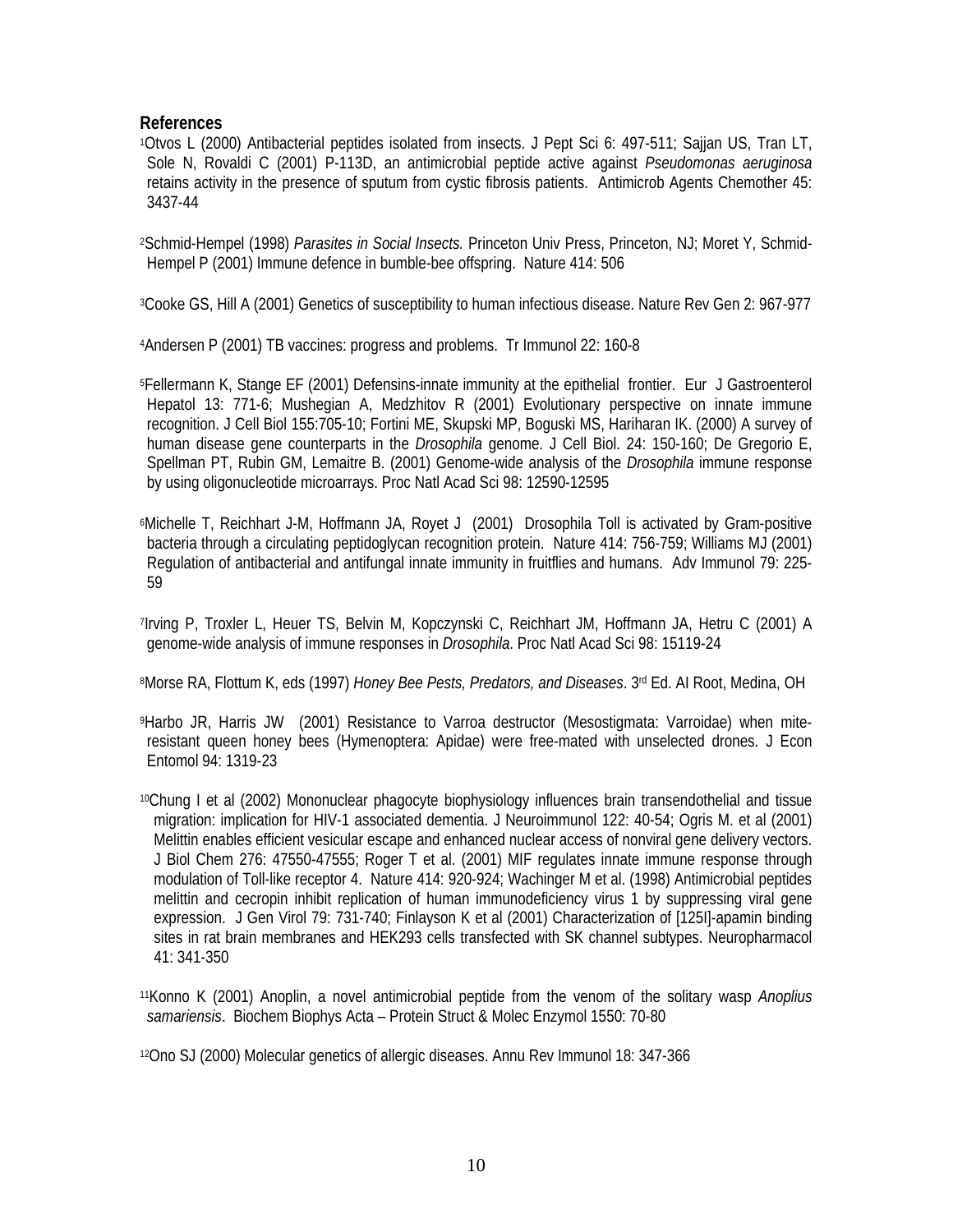- 13Golden DB, Marsh DG, Freidhoff LR, Kwiterovich KA, Addison B, Kagey-Sobotka A, Lichtenstein LM (1998) Natural history of Hymenoptera venom sensitivity in adults. J Allergy Clin Immunol 1 02: 702-3; Kolecki P (1999) Delayed toxic reaction following massive bee envenomation. Ann Emerg Med 34: 411- 412
- 14Kettner A et al (1999) IgE and T-cell responses to high-molecular weight allergens from bee venom. Clin Exp Aller 29: 394-401

15Bulag G et al. (2001) Delta-conotoxin structure/function through a cladistic analysis. Biochem 40: 13201- 13208

16Schumacher MJ et al (1995) Significance of Africanized bees for public health. Arch Int Med 155: 2038- 2043

17Vetter RS et al (1999) Mass envenomation by honey bees and wasps. West J Med 170: 223-227

18Morse RA, Calderone NW (2000) The value of honey bee pollination in the United States. Bee Culture 128: 1-15

19Hackett K, USDA-ARS, pers comm

20Insel, TR, Young, LJ (2001)The neurobiology of attachment. Nat Rev Neurosci 2: 129-36

- 21Seeley TD (1995) *The wisdom of the hive: The social physiology of honey bee colonies.* Harvard Univ Press; Robinson GE (1998) From society to gene with the honey bee. Am Sci 86: 456-462
- 22Bromenshenk JJ, Carlson SR, Simpson JC, Thomas JM (1985) Pollution monitoring of Puget Sound, Washington USA with honey bees. Science 227: 632-634; Lighthart B, Prier K, Loper GM, Bromenshenk J (2000) Bees scavenge airborne bacteria. Microb Ecol 39:314-321

23Bromenshenk J, pers comm

- 24Clyne PJ, Warr CG, Freeman MR, Lessing D, Kim J, Carlson JR (1999) A novel family of divergent seventransmembrane proteins: candidate odorant receptors in Drosophila. Neuron 22: 327-38
- 25Amos W and Harwood J (1998) Factors affecting levels of genetic diversity in natural populations. Phil Trans R Soc Lond B 353:177-86

26Wilson EO (1975) *Sociobiology: A new synthesis.* Belknap Press of Harvard Univ Press

- 27Robinson, G.E., Fahrbach, S.E. and M.L. Winston. (1997) Insect societies and the molecular biology of social behavior. *BioEssays* 19: 1099-1108
- 28Hall HG, Smith DR (1991) Distinguishing African and European honey bee matrilines using amplified mitochondrial DNA. Proc Natl Acad Sci USA 88: 4548-4552; Sheppard WS, Rinderer, TE, Mazzoli, J, Stelzer, JA, Shimanuki H (1991) Gene flow between African- and European-derived honey bee populations in Argentina. Nature 349: 782-784
- 29Page RE Jr, Fondrk MK, Hunt GJ, Guzman-Novoa E, Humphries MA, Nguyen K, Greene AS (2000) Genetic dissection of honeybee (*Apis mellifera* L.) foraging behavior. J Hered 91: 474-9; Hunt GJ,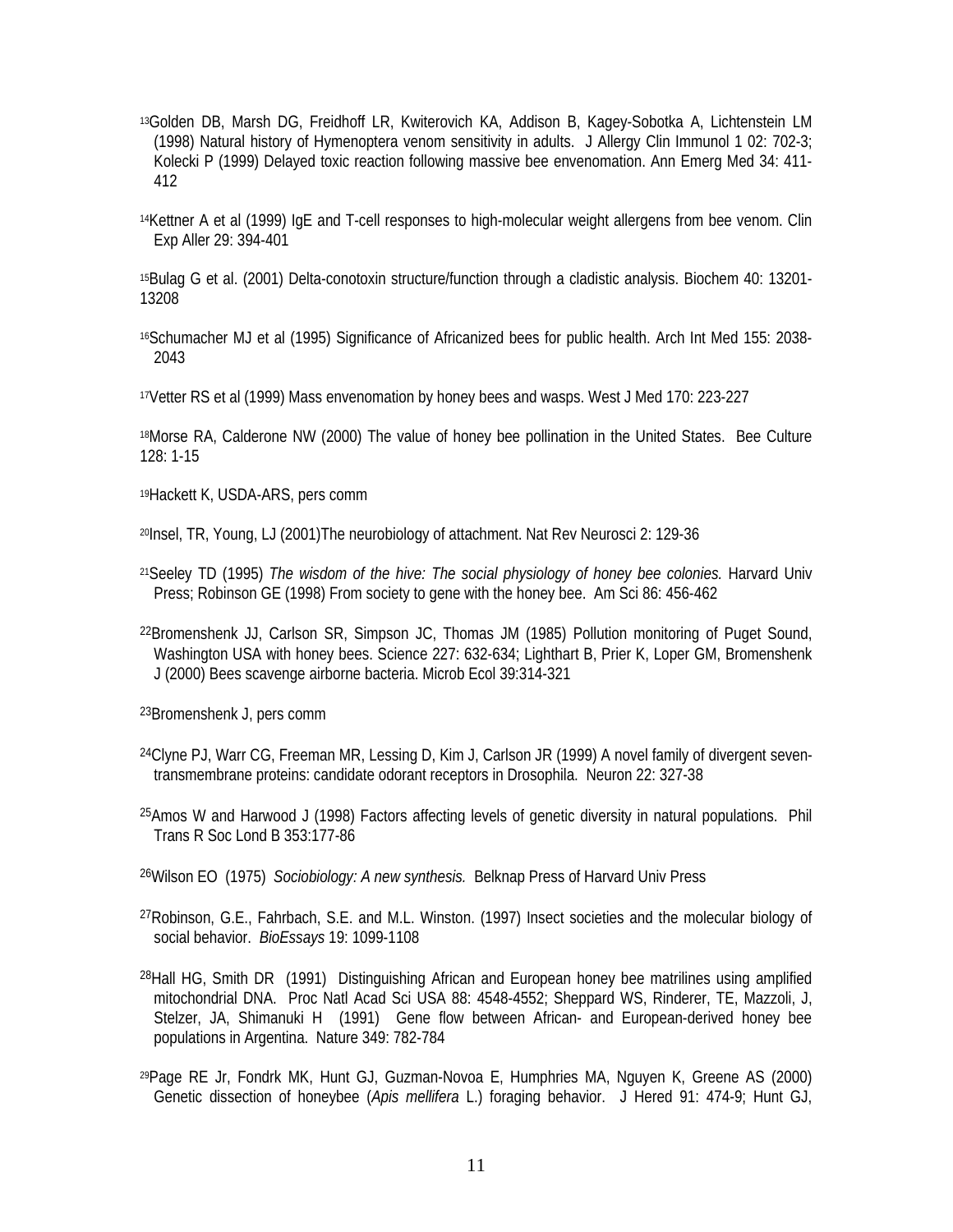Guzman NE, Fondrk MK, Page RE (1998) Quantitative trait loci for honey bee stinging behavior and body size. Genetics 148:1203-1213; Toma DP, Bloch G, Moore D, Robinson GE. (2000) Changes in *period* mRNA levels in the brain and division of labor in honey bee colonies. Proc Natl Acad Sci :6914-9; Kucharski R, Maleszka R (2002) Evaluation of differential gene expression during behavioral development in the honeybee using microarrays and northern blots. Genome Biology 3: 7.1-7.9

- 30Krieger MJ, Ross KG (2002) Identification of a major gene regulating complex social behavior. Science 295: 328-32
- <sup>31</sup> von Frisch K (1967) Dance language and orientation of the honey bee. Harvard Univ Press; Seeley 1995, op cit; Capaldi EA, Smith AD, Osborne JL, Fahrbach SE, Farris SM, Reynolds DR, Edwards AS, Martin A, Robinson GE, Poppy GM Riley JR ( 2000) Harmonic radar reveals ontogeny of orientation flight in the honeybee. Nature 403: 537-540
- 32Menzel R, Mueller U (1996) Learning and memory in honeybees: from behavior to neural substrates. Ann Rev Neurosci 19:379-404
- 33Fiala A, Mueller U, Menzel R. (1999) Reversible downregulation of protein kinase A during olfactory learning using antisense technique impairs long-term memory formation in the honeybee, *Apis mellifera*. J Neurosci 19: 10125-34
- 34 Srinivasan MV, Zhang SW, and Zhu H (1998): Honeybees link sights to smells. Nature (Lond.) 396, 637-638; Zhang SW, Mizutani A, Srinivasan MV (2000) Maze navigation by honeybees: learning path regularity. Learning and Memory 7, 363-374; Giurfa M, Zhang SW, Jenett A, Menzel R, and Srinivasan MV (2001): The concepts of 'sameness' and 'difference' in an insect. Nature 410: 930-933
- 35Srinivasan MV, Zhang S, Chahl JS (2001) Landing strategies in honeybees, and possible applications to autonomous airborne vehicles. Biol Bull 200: 216-21
- 36Breed MD, Rogers KB (1991) The behavioral genetics of colony defense in honeybees: genetic variability for guarding behavior. Behav Genet 21:295-303
- 37Vettraino J, Buck S, Arking R (2001) Direct selection for paraquat resistance in *Drosophila* results in a different extended longevity phenotype. J Gerontol A 56: B415-25
- 38Evans JD, Wheeler DE (1999) Differential gene expression between developing queens and workers in the honey bee, *Apis mellifera*. Proc Nat Acad Sci 96: 5575-5580; Evans JD, Wheeler DE (2000) Expression profiles during the honey bee caste program. Genome Biology 2: 1-6; Page RE, Peng CY (2001) Aging and development in social insects with emphasis on the honey bee, *Apis mellifera* L. Exp Gerontol 36: 695-711

39Corona M, Robinson GE unpubl

- 40Loots GG, Locksley RM, Blankespoor CM, Wang ZE, Miller W, Rubin EM, Frazer KA (2000) Identification of a coordinate regulator of interleukins 4, 13, and 5 by cross-species sequence comparisons. Science 288: 136-140
- 41Berman BB, Nibu Y, Pfeiffer BD, Tomancak P, Celniker SE, Levin M, Rubin GM, Eisen. Exploiting transcription binding site clustering to identify cis-regulatory modules involved in pattern formation in the *Drosophila* genome. PNAS. In press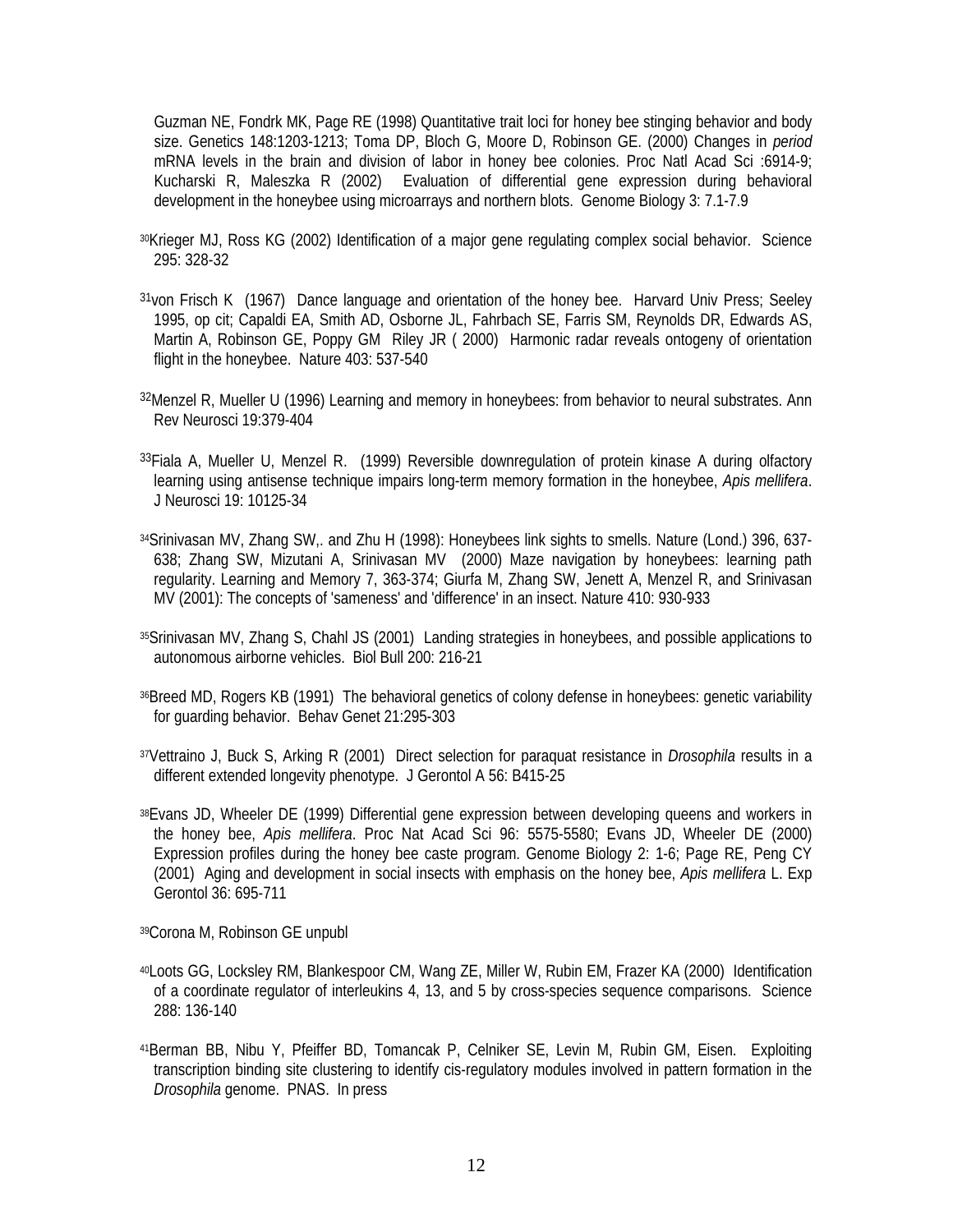- 42Schmid KJ, Tautz D (1999) A comparison of homologous developmental genes from Drosophila andTribolium reveals major differences in length and trinucleotide repeat content. J Mol Evol 49: 558-66
- 43Reiter LT, Potocki L, Chien S, Gribskov M, Bier E (2001) A systematic analysis of human diseaseassociated gene sequences in *Drosophila melanogaster*. Genome Res 11: 1114-25; [http://homophila.sdsc.edu](http://homophila.sdsc.edu/)
- 44Whitfield, CW Band M, Bonaldo MF, Kumar CG, Liu L, Pardinas JR, Robertson HM, Soares MB, Robinson GE. Annotated expressed sequence tags and cDNA microarrays for studies of brain and behavior in the honey bee. Genome Res. In press; [http://titan.biotec.uiuc.edu/bee/honeybee\\_project.htm](http://titan.biotec.uiuc.edu/bee/honeybee_project.htm)
- 45Corona M, Estrada E, Zurita M (1999) Differential expression of mitochondrial genes between queens and workers during caste determination in the honeybee *Apis mellifera*. J Exp Biol 202: 929-938Evans JD, Wheeler DE (1999) Differential gene expression between developing queens and workers in the honey bee, *Apis mellifera*. Proc Nat Acad Sci 96: 5575-5580; Evans JD, Wheeler DE (2000) Expression profiles during the honey bee caste program. Genome Biology 2: 1-6; Hepperle C, Hartfelder K (2001) Differentially expressed regulatory genes in honey bee caste development. Naturwiss 88: 113-116
- 46Withers GS, Fahrbach SE, Robinson GE (1993) Selective neuroanatomical plasticity and division of labour in the honeybee. Nature 364: 238-240; Farris SM, Robinson GE,. Fahrbach SE (2001) Experience- and age-related outgrowth of intrinsic neurons in the mushroom bodies of the adult worker honey bee. J Neurosci 21: 6395-6404
- 47Camazine S, et al (2001) *Self-organization in biological systems*. Princeton Univ Press
- 48Starks PT, Blackie CA, Seeley TD (2000) Fever in honeybee colonies. Naturwiss 87: 229-31
- 49Arathi HS, Burns I, Spivak M (2000) Ethology of hygienic behaviour in the honey bee. *Apis mellifera* L. (Hymenoptera: Apidae): Behavioural repertoire of hygienic bees. Ethol 106: 365-379
- 50Traniello J, pers comm
- 51Hunt GJ, Page RE (1995) Linkage map of the honey bee, *Apis mellifera*, based on RAPD markers. Genetics 139: 371-82
- 52Hasselman M, Fondrk MK, Page RE, Beye M (2001) Fine scale mapping in the sex locus region of the honey bee (*Apis mellifera*). Insect Molec Biol 10: 605-608

53Unpubl

- 54Laidlaw HH (1944) Artificial insemination of the queen bee (*Apis mellifera* L.): morphological basis and results. J Morph 74: 429-465
- 55Hunt GJ, Guzman-Novoa E, Fondrk MK, Page RE (1998) Quantitative trait loci for honey bee stinging behavior and body size. Genetics 148: 1203-13; Hunt GJ, Page RE Jr, Fondrk MK, Dullum CJ (1995) Major quantitative trait loci affecting honey bee foraging behavior. Genetics 14: 1537-45; Chandra SB, Hunt GJ, Cobey S, Smith BH (2001) Quantitative trait loci associated with reversal learning and latent inhibition in honeybees (*Apis mellifera*). Behav Genet 31: 275-85
- 56Robinson KO, Ferguson HJ, Cobey S, Vaessin H, Smith BH (2000) Sperm-mediated transformation of the honey bee, *Apis mellifera*. Insect Mol Biol 9: 625-34